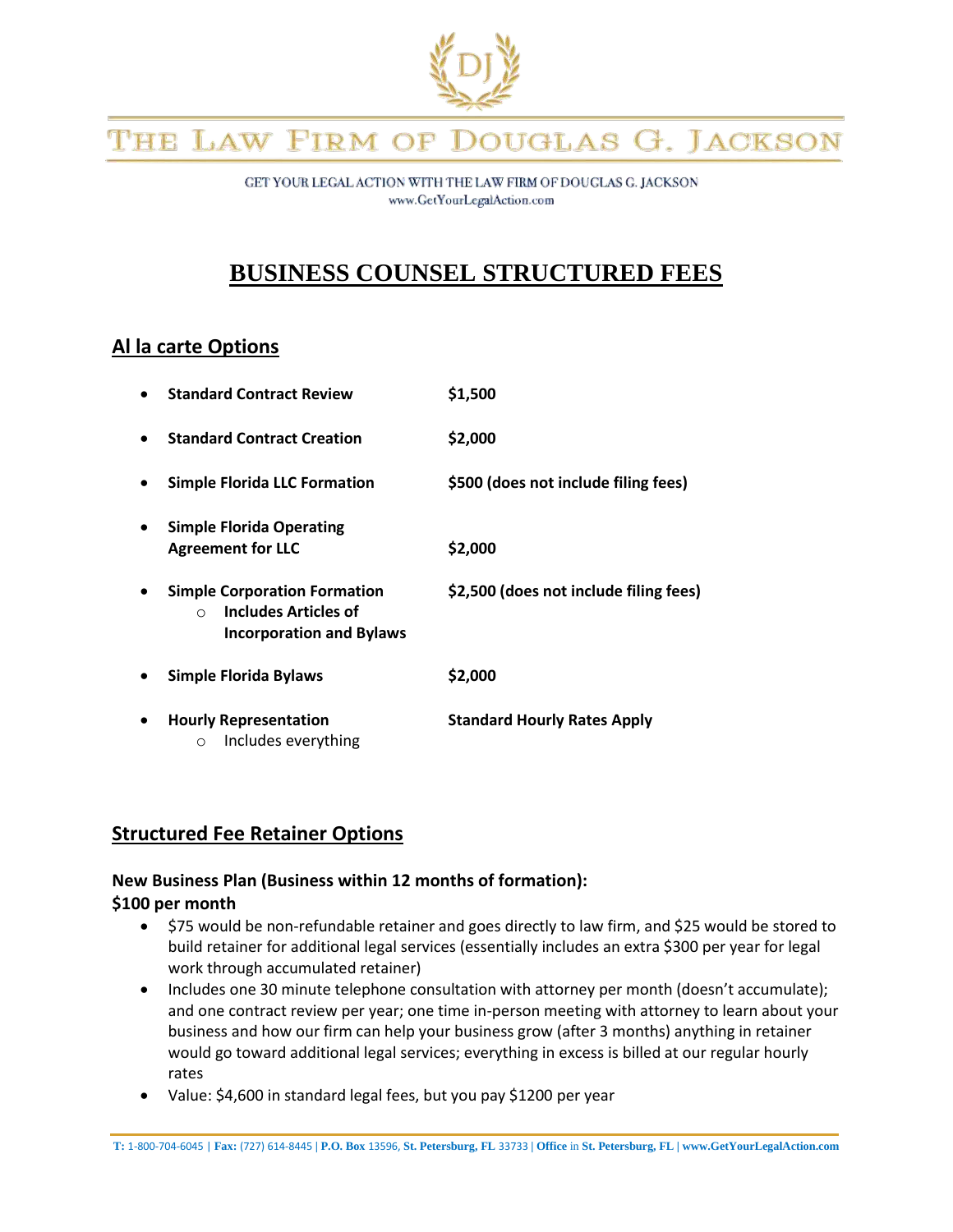o Savings: \$3,400 per year

#### **Tier 1: Bronze**

#### **\$400 per month**

- \$300 would be non-refundable retainer and goes directly to law firm, and \$100 would be stored to build retainer for additional legal services (essentially includes an extra \$1,200 per year for legal work through accumulated retainer)
- Includes one 30 minute telephone consultation with attorney per month (doesn't accumulate); on one contract review per year; one time in-person meeting with attorney to learn about your business and how our firm can help your business grow (after 3 months at this plan); anything in retainer would go toward additional legal services; everything in excess is billed at our regular hourly rates
- Value: \$5,500 per year in standard legal fees, but you pay \$4,800 per year
	- o Savings \$700 per year (13% savings)

## **Tier 2: Silver**

#### **\$750 per month**

- \$550 would be non-refundable retainer and goes directly to law firm and \$150 would be stored to build retainer for additional legal services (essentially includes an extra \$1,800 per year for legal work through accumulated retainer and an extra 5% due to discount for legal work in excess of standard plan)
- Includes one thirty minute telephone consultation with attorney per month and \$350 per month of billable "flex" time (doesn't accumulate); and one contract review per year; invitation to select client appreciation events; annual in-person meetings with attorney to learn about your business and how our firm can help your business grow; 5% off all legal services that are billed hourly; anything in retainer would go toward additional legal services; everything in excess is billed at regular hourly rates with 5% discount
- Value: \$10,600 per year in standard legal fees, but you pay \$9,000 and receive 5% discount on all legal fees in excess of standard plan (the discount is where the real value lies in this plan)
	- o Savings \$1,600 per year (15% savings) and 5% on all legal services in excess

#### **Tier 3: Gold**

#### **\$1,500 per month**

- \$1200 would be non-refundable retainer and goes directly to the law firm and \$300 would be stored to build retainer for additional legal services (essentially includes an extra \$3,600 per year for legal work through accumulated retainer and an extra 10% due to discount for legal work in excess of standard plan)
- Includes two thirty minute telephone consultations with attorney per month and \$800 per month of billable "flex" time (doesn't accumulate and discount doesn't apply to this flex time); two contract reviews or one standard contract creation for per year; invitation to annual banquet and any select client appreciation events; semi-annual in-person meetings with attorney to learn about your business and how our firm can help your business grow; 10% off of all legal services that are billed hourly; anything in retainer would go toward additional legal services; everything in excess is billed at regular hourly rates with 10% discount
- Value: \$21,800 per year in standard legal fees, but you only pay \$18,000
	- o Savings of 3,800 per year (17% savings) and 10% savings on all legal services in excess